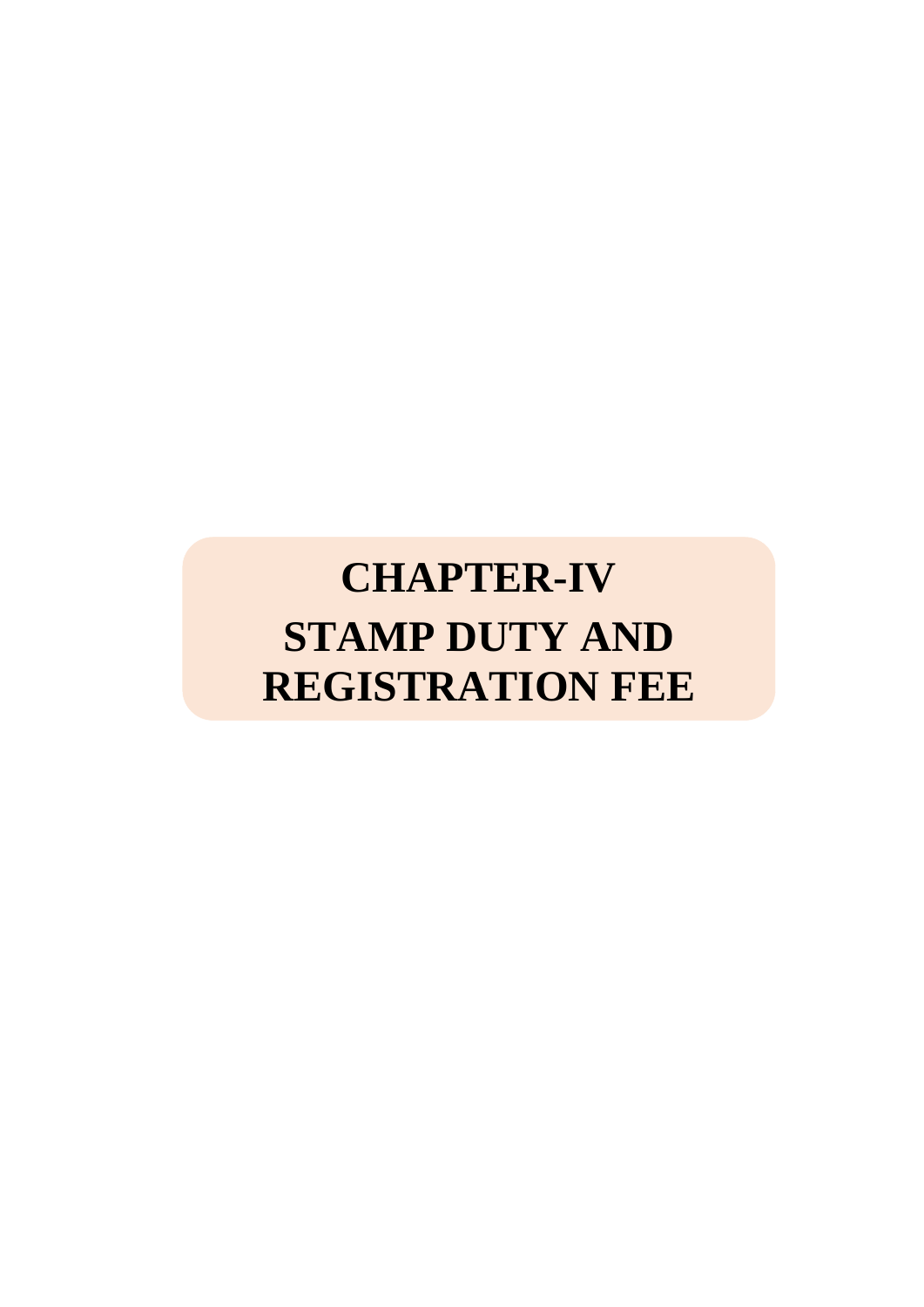## **4.1 Tax administration**

Receipts from Stamp Duty (SD) and Registration Fee (RF) in the State are regulated under the Registration Act, 1908, the Rajasthan Stamps (RS) Act, 1998 and the Rules made thereunder. According to Section 3 of the RS Act, every instrument shall be chargeable with duty according to the rates mentioned in the Schedule to the RS Act. The SD is leviable on execution of instruments and RF is payable on registration of instruments. Surcharge is also chargeable on SD with effect from 9 March 2011.

The Registration and Stamps Department (Department) functions under the administrative control of Finance Department. The Inspector General, Registration and Stamps (IGRS) is the head of the Department. He is assisted by two Additional Inspector Generals in administrative matters and by a Financial Adviser in financial matters. Besides, one Additional Inspector General, Jaipur is entrusted with the work of Chief Vigilance Officer. The entire State has been divided into 18 circles which are headed by Deputy Inspector General (DIG) *cum Ex-officio* Collector (Stamps). There are 114 Sub Registrars (SRs) and 415<sup>1</sup> *ex-officio* SRs<sup>2</sup> .

#### **4.2 Internal audit**

The Department has an Internal Audit Wing under the charge of the Financial Advisor and has six Internal Audit Parties. Planning for internal audit of units is done on the basis of relative importance and revenue realisation. The status of internal audit conducted during 2015-16 to 2019-20 is given in the **Table 4.1** below:

| Year    | <b>Total units due</b><br>for audit | <b>Total number of</b><br>units audited | <b>Unaudited</b><br>units | <b>Shortfall</b><br>$(\text{per cent})$ |
|---------|-------------------------------------|-----------------------------------------|---------------------------|-----------------------------------------|
| 2015-16 | 523                                 | 180                                     | 343                       | 66                                      |
| 2016-17 | 527                                 | 109                                     | 418                       | 79                                      |
| 2017-18 | 340                                 | 81                                      | 259                       |                                         |
| 2018-19 | 573                                 | 137                                     | 436                       |                                         |
| 2019-20 | 328                                 | 88                                      | 240                       |                                         |

**Table 4.1**

Source: Information provided by the IGRS.

The shortfall in coverage of units due for audit ranged between 66 *per cent*  and 79 *per cent* during 2015-16 to 2019-20. The Department stated that the arrear in audit was due to the shortage of posts.

It was noticed that 8,217 paragraphs of internal audit reports were outstanding at the end of 2019-20. Year-wise breakup of outstanding paragraphs of internal audit reports is given in the **Table 4.2** below:

#### **Table 4.2**

| Year                                      | Upto $2014 - 15$ | $2015-16$   $2016-17$ |     | $ 2017-18$ | $ 2018-19$ | 2019-20 | <b>Total</b> |  |
|-------------------------------------------|------------------|-----------------------|-----|------------|------------|---------|--------------|--|
| Paras                                     | 5.636            | 346                   | 327 | 449        | 762        | 697     | 8.217        |  |
| Source: Information provided by the IGRS. |                  |                       |     |            |            |         |              |  |

1 1 As per Administrative report 2019-20 of IGRS.

<sup>2</sup> *Tehsildars* and *Naib Tehsildars* have been declared as *ex-officio* SRs.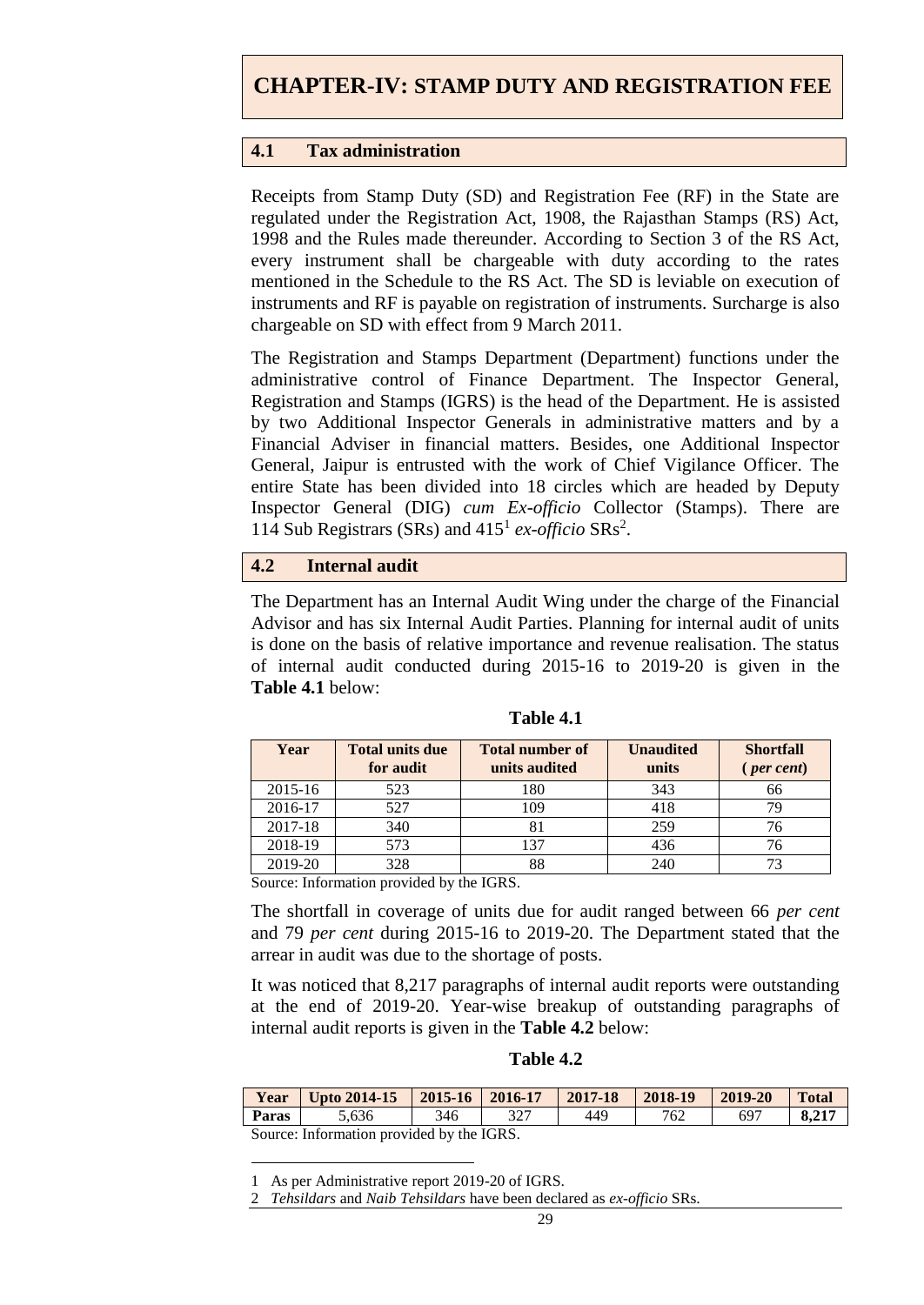Out of 8,217 paragraphs, 5,636 paragraphs were outstanding for more than five years for want of compliance/corrective action. The reason stated by the Department for slow pace of disposal was non-realisation of recovery under all the documents objected in a para, which remains unsettled even if recovery of one of the objected documents remains pending.

*The Government may take steps to ensure expeditious compliance with the outstanding observations raised by the Internal Audit Wing.*

## **4.3 Results of audit**

1

There are  $544$  auditable units<sup>3</sup> in the Department, out of these, 89 Units (approximately 16 *per cent* of auditable units) were selected for test check during the year 2019-20. However, due to COVID-19 pandemic, 84 units (approximately 15 *per cent* of auditable units) could be audited wherein 7,85,850 instruments were registered. Of these, 1,70,591 instruments (approximately 22 *per cent* of instruments) were selected for test check. During scrutiny short/non-realisation of SD and RF of  $\bar{\tau}$  25.61 crore in 1,028 instruments (approximately 0.6 *per cent* of sampled instruments) was noticed.

These cases are illustrative only as these are based on test check of records. Though audit pointed out similar omissions in earlier years, these irregularities persist and remain undetected till next audit is conducted. Irregularities noticed broadly fall under the categories in **Table 4.3** below:

|                |                                                       |                  | л ш сготел    |
|----------------|-------------------------------------------------------|------------------|---------------|
| <b>Sl. No.</b> | Category                                              | <b>Number of</b> | <b>Amount</b> |
|                |                                                       | <b>Cases</b>     |               |
|                | Incorrect determination of market value of properties | 89               | 7.08          |
| 2              | Non/short levy of SD and RF                           | 870              | 18.21         |
| 3              | Other irregularities related to:                      |                  |               |
|                | Revenue<br>$\left( 1 \right)$                         | 66               | 0.32          |
|                | (ii) Expenditure                                      | 03               | 0.00          |
|                | <b>Total</b>                                          | 1,028            | 25.61         |

**Table 4.3**

 $(\mathbf{F}$  in crore)

During the year 2019-20, the Department accepted underassessment and other deficiencies of ₹ 45.94 crore pertaining to 2,043 cases, of which 376 cases involving ₹ 14.10 crore were pointed out during the year 2019-20 and the rest in the earlier years. The Department recovered ₹ 9.99 crore in 1,561 cases during the year 2019-20, of which 30 cases involving  $\bar{\tau}$  0.43 crore related to the year 2019-20 and rest to the earlier years.

The State Government accepted the observations and recovered the entire amount of ₹ 64.96 lakh in seven cases of non-execution/registration of lease deeds (two cases pertaining to Office of the SR Bhiwadi) and transfer of mining leases (five cases pertaining to Office of the SR Banswara) after it was pointed out (between June 2019 and July 2019) by the Audit. These paragraphs have not been discussed in the Report.

<sup>3 544</sup> auditable units: 525 SRs (Registering authorities) and 19 administrative offices as per Audit Plan.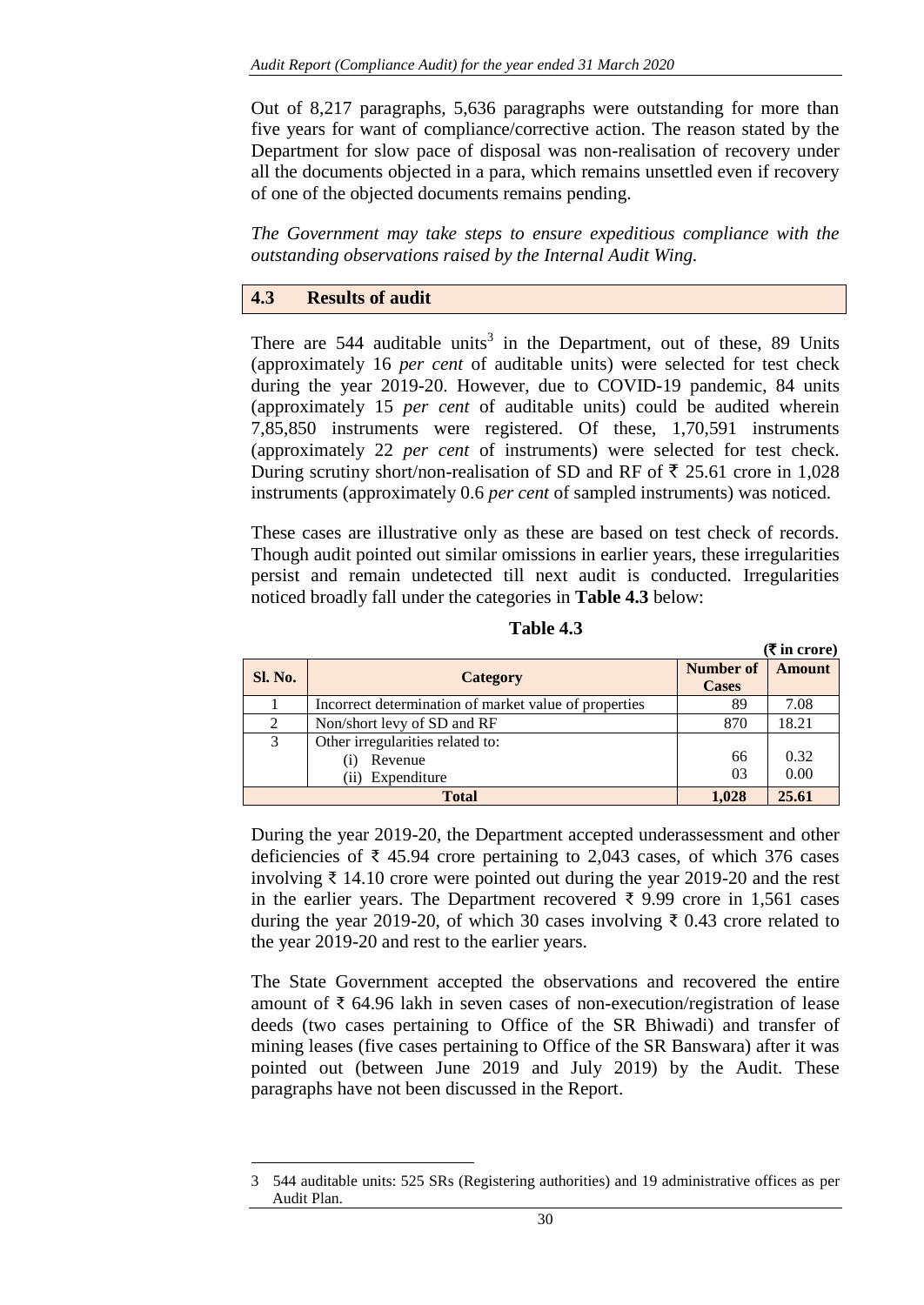Few illustrative cases involving ₹ 10.73 crores are discussed in the succeeding paragraphs. It is pertinent to mention here that all these issues have been raised earlier and published in the CAG's Audit Report (Revenue Sector) of previous years wherein the Government accepted the observations and initiated action/recoveries. However, it is seen that the Department took action only in cases which were pointed out by audit. Recurrence of issues of similar nature points to weakness in the Internal Control system of the Department.

# **4.4 Non-levy of stamp duty on conversion of Companies into Limited Liability Partnerships**

**Three Private Limited Companies were converted into Limited Liability Partnerships, however, stamp duty, surcharge and registration fee on the value of assets possessed by Private Limited Companies so transferred to Limited Liability Partnerships were not levied.** 

As per State Government's notification (March 2017), SD on the instrument executed on or after 31 March 2009 relating to conversion of partnership firm, private limited company or unlisted public limited company into Limited Liability Partnership (LLP) under LLP Act, 2008 shall be chargeable at the rate of 0.5 *per cent* of value of assets so transferred. Surcharge is chargeable at the rate of 10 *per cent* on SD with effect from 9 March 2011 and 20 *per cent* with effect from 8 March 2016. RF is also chargeable at the rate of one *per cent* of market value subject to maximum of rupees ten thousand.

During test check (September 2019) of registration records of Office of the Sub-Registrar (SR) Jaipur-VII, it was noticed that immovable properties were purchased (December 2010 and October 2013) by two Private Limited Companies and another private limited company possessed (January 2013) an immovable property. These companies were registered under Companies Act 1956. Thereafter lease deeds/amended lease deeds were issued (December 2015, December 2016 and August 2017) by the Jaipur Development Authority (JDA) in favour of three LLPs and the same were registered (December 2015, February 2017 and August 2017) by  $S\text{Rs}^4$ .

Information regarding conversion of these Private Limited Companies into LLP was called for (March 2020 and June 2020) by audit from Office of the Registrar of Companies (RoC), Jaipur. Scrutiny of the information revealed that these Private Limited Companies were converted into LLP and the same have been registered (July 2014, March 2015 and July 2017) by the RoC, Jaipur.

The immovable properties were purchased by the Private Limited Companies and transferred to LLPs. Therefore, SD, surcharge and RF of  $\bar{\tau}$  23.75 lakh<sup>5</sup> at the rate of 0.5 *per cent* of the value of  $\bar{\tau}$  42.38 crore of assets so transferred from Private Limited Companies to LLPs was to be charged as per notification *ibid*. However, the SR concerned did not detect the irregularity at the time of registration of lease deeds/amended lease deed which resulted in non-levy of SD, surcharge and RF amounting to  $\bar{\xi}$  23.75 lakh.

<sup>&</sup>lt;u>.</u> 4 SR Jaipur-I, Jaipur-II and Jaipur-VIII.

 $5 \overline{\xi}$  23.75 lakh: SD of  $\overline{\xi}$  21.19 lakh, RF of  $\overline{\xi}$  0.30 lakh and Surcharge of  $\overline{\xi}$  2.26 lakh.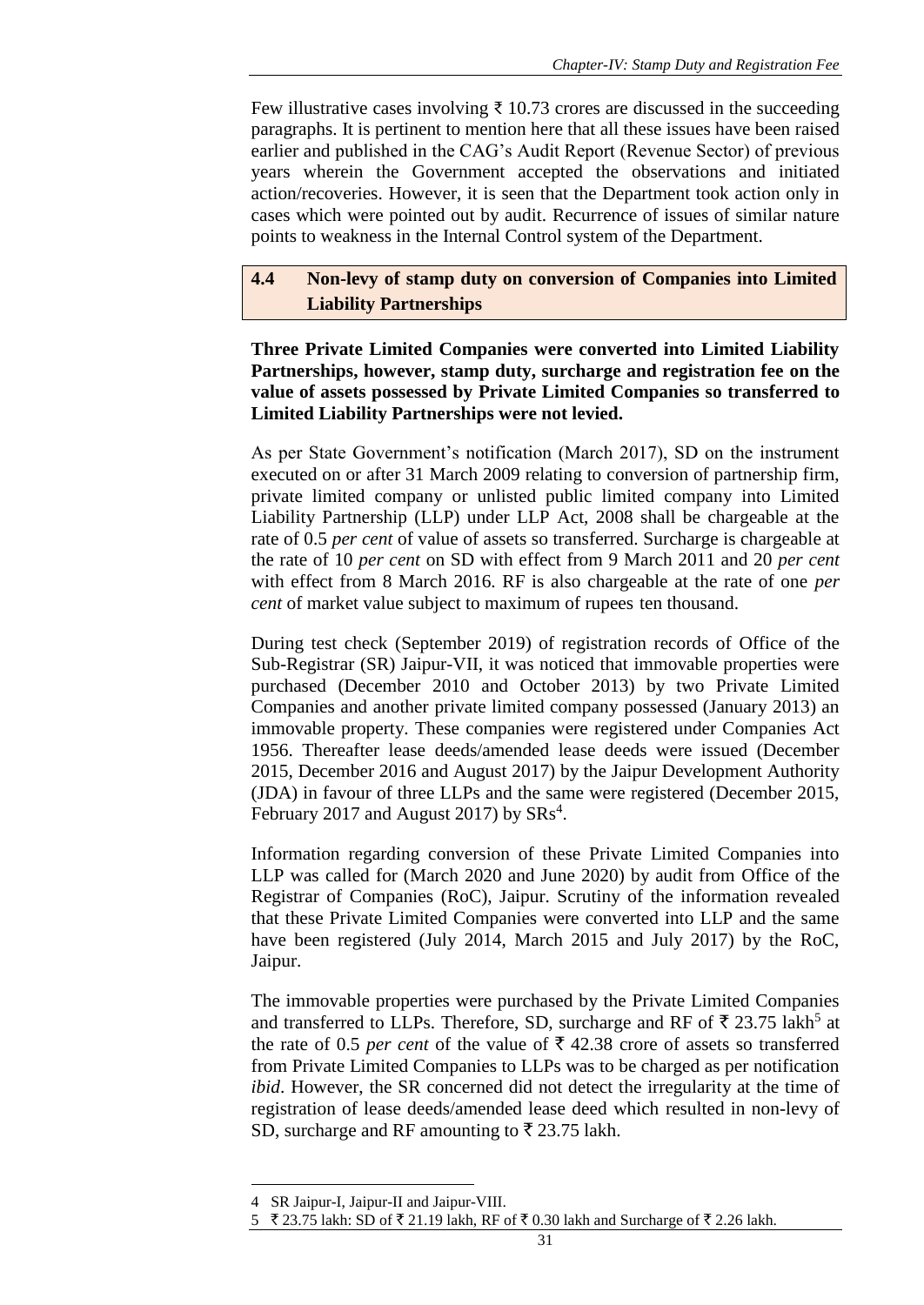The matter was reported to the State Government (June 2020). The Government replied (July 2020) that notices for recovery have been issued to the executants. Further progress of recovery is awaited (March 2021).

*Lack of flow of information regarding conversion in the legal status of entities from RoC and issuing of lease deeds to such entities from JDA to the Department results in such cases of revenue leakages. The Department may establish a formal mechanism for such flow of information from RoC and JDA on a regular basis to plug the revenue leakage.*

**4.5 Short levy of stamp duty on instruments of Power of Attorney** 

## **Failure to take cognizance of the recitals of the documents resulting in short levy of stamp duty on instruments of Power of Attorney**

As per explanation (i) given under Article 21 of the Schedule to the Rajasthan Stamps (RS) Act, 1998, an agreement to sell an immovable property or an irrevocable Power of Attorney (PoA) or any other instrument executed in the course of conveyance or lease, in case of transfer of the possession of such property before, at the time of or after the execution of any such instrument, be deemed to be a conveyance and the SD thereon shall be chargeable at the rate of conveyance *i.e.* 5 *per cent* on the market value of such property. Further as per Article 44 (ee) of the Schedule to the RS Act, 1998, when power of attorney is given, without consideration to sell immovable property to:

*(i)* father, mother, brother, sister, wife, husband, son, daughter, grand-son or grand-daughter of the executants, SD of  $\bar{\tau}$  2,000 would be chargeable;

*(ii)* any other person, SD at the rate of two *per cent* of the market value of the property, which is the subject matter of power of attorney, would be chargeable.

During test check (September 2019 and October 2019) of records of Office of the SRs Palsana (Sikar) and Jaipur-II, it was noticed that four instruments of irrevocable PoA and one instrument of revocable PoA were executed between March 2010 and January 2017 (registered between May 2016 and March 2019). The Office of the SR Palsana (Sikar) classified three instruments as PoAs executed in favour of family members and SD of  $\bar{\tau}$  2,000 was charged in two cases and  $\bar{\tau}$  100 in one case. However, scrutiny of the PoAs revealed that these PoAs were irrevocable and therefore should have been classified as conveyance and SD at the rate of five *percent* of market value of the property was chargeable.

In case of the other two cases pertaining to SR Jaipur-II though one of the instrument was irrevocable, instead of being deemed as conveyance, it was notarized with stamps of  $\bar{\tau}$  500 only and in the other case, the instrument of the PoA was revocable but the instrument was notarized with stamps of  $\bar{\tau}$  100 only while SD was leviable at the rate of two *per cent* of market value of the property. The SR while registering these lease/sale deeds executed on the basis of these PoAs, failed to take cognizance of the fact that the instruments were not duly stamped.

This resulted in short levy of SD, surcharge and RF of  $\bar{\tau}$  1.44 crore.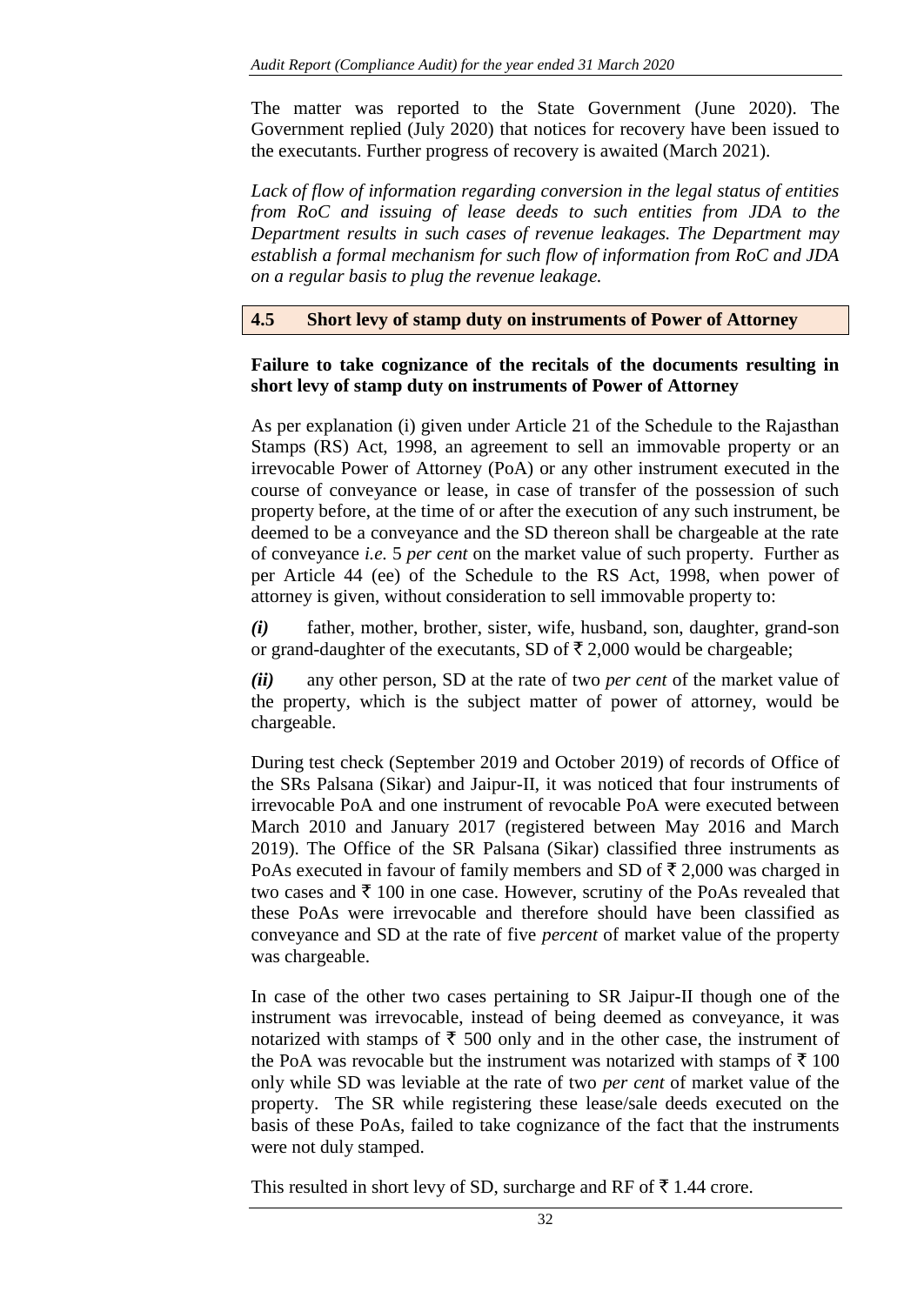The matter was reported to the State Government (July 2020). The Government stated (August 2020) that notices for recovery have been issued to the executants in three instruments and cases had been registered with Collector (Stamps) in two instruments. Further progress is awaited (March 2021).

# **4.6 Irregular exemption of Stamp Duty under Rajasthan Investment Promotion Scheme**

# **Irregular exemption of Stamp Duty allowed under Rajasthan Investment Promotion Scheme on production of wrong entitlement certificates**

According to Clause 3 of Rajasthan Investment Promotion Scheme (Scheme)<sup>6</sup> 2014, the Scheme shall be applicable for new and existing enterprises making investment for setting up new units, existing enterprise making investment for expansion and sick enterprises making investment for their revival provided that the enterprise shall commence commercial production or operation during the operative period of the Scheme. Clause 4 of the Scheme provides that an enterprise to which Entitlement Certificate (EC) has been issued shall be eligible to claim 50 *per cent* exemption on the SD payable on the instruments executed for the purchase or lease of land. Further, Clause 15 stipulates that in case of breach of any of the conditions mentioned anywhere in the Scheme, the benefits availed under the Scheme, shall be withdrawn by the appropriate Screening Committee and on its recommendations, the concerned Department shall recover the benefits availed by the enterprise along with interest at the rate of 18 *per cent* per annum from the date from which the benefits have been availed.

According to notification dated 19 April 2018 issued by the Finance Department, Government of Rajasthan, SD on lease deed or sale deed executed by Rajasthan State Industrial Development and Investment Corporation Limited (RIICO) in respect of land allotted or sold through public auction shall be chargeable on the amount of purchase money.

During test check (July 2019) of records of Sub-Registrar office, Jaipur-III, it was noticed that a lease deed was executed (May 2018) between RIICO, Vishwakarma Industrial Area (VKIA), Jaipur (lessor) and a company (lessee) for 3848.57 square metres of the industrial plot number E-100 situated at VKIA, Jaipur. The plot was purchased (valuing  $\bar{\tau}$  18.37 crore) through public auction by the lessee. An amended lease deed was also executed (January 2019) between the same lessor and the lessee for the remaining 337.68 square metres area of the same plot (valuing  $\bar{\tau}$  1.61 crore). Thus, the total area of the plot *i.e.* 4186.25 square metres was allotted to the lessee through the amended lease deed.

Scrutiny of recitals of the lease deed/amended lease deed revealed that 50 *per cent* exemption *i.e.* SD and surcharge of  $\bar{\tau}$  59.93 lakh was granted at the time of registration (May 2018 and January 2019) of lease deed/amended lease deed on presentation of ECs issued by the District Industries Centre, Jaipur/Commissioner of Industries, Jaipur under the Scheme for setting up an industrial unit for manufacturing of wooden *fanti*/chips, *etc*. However, the

<sup>6</sup> A Scheme to promote investment and employment opportunities in the State.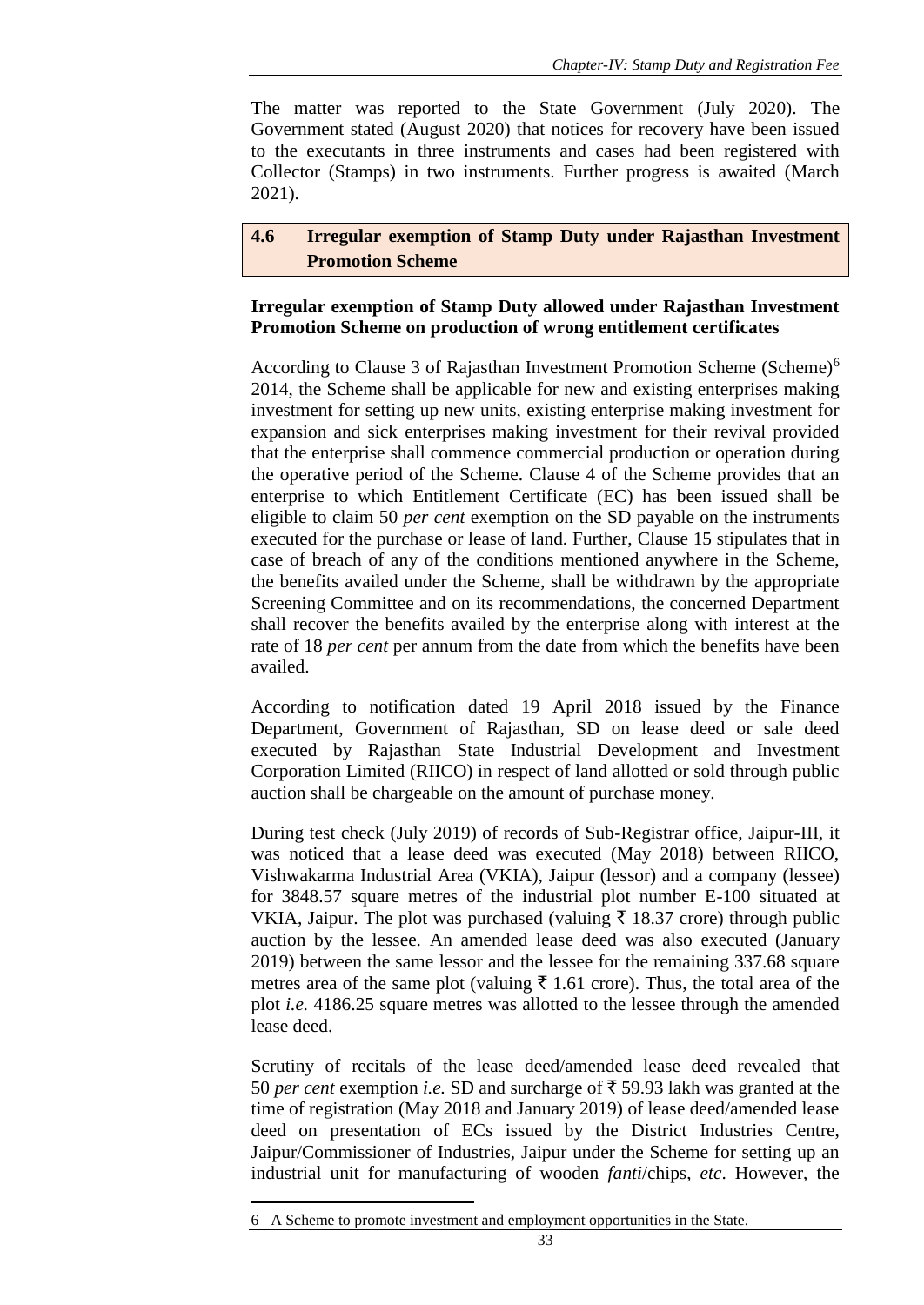purpose of the allotment of plot described in the lease deed was manufacturing of C.I. Casting which the enterprise started in May 2018. Therefore, the exemption of SD and surcharge of  $\overline{\xi}$  59.93 lakh was irregular and is recoverable along with  $\bar{\tau}$  17.04 lakh interest.

The matter was reported to the State Government (August 2020). The Government informed (September 2020) that an amount of  $\bar{\tau}$  5.66 lakh had been recovered. Regarding the remaining recovery, the Department stated (November 2020) that the case is under legal examination. Further progress is awaited (March 2021).

#### **4.7 Transfer of lease by way of assignment**

## *[***Short recovery of Stamp Duty on instruments of transfer of lease by way of assignment**

According to Article 55 of the Schedule to the Rajasthan Stamp (RS) Act, 1998, in case of instrument of transfer of lease by way of assignment, the SD is chargeable as a conveyance on the market value of the property which is the subject matter of transfer. Further, the Inspector General of Registration and Stamps, Rajasthan vide circular number 06/2009 clarified that the instrument executed for change in the partnership/dissolution of firm/change in legal entity of firm should come in the category of transfer of lease by way of assignment.

During test check (September 2019) of registration records of Sub-Registrar Office, Jaipur-II, it was noticed that three instruments were registered as amended lease deeds executed by Rajasthan State Industrial Development and Investment Corporation Ltd.  $(RIICO<sup>7</sup>)$ . In one instrument, legal entity of the partnership firm was changed to proprietary firm and in another instrument, legal entity of the proprietary firm was changed to partnership firm. In the third instrument, four out of six partners had taken retirement from the partnership firm thus changing nature of the partnership in the firm. Thus, changes were made in the legal entity of these three firms, which should have been categorised as transfer of lease by way of assignment and SD, surcharge and RF of  $\bar{\tau}$  19.14 lakh<sup>8</sup> was recoverable on the market value of the properties. However, the Registering Authorities while registering the amended lease deeds recovered SD, surcharge and RF of  $\bar{\tau}$  3.15 lakh<sup>9</sup> resulting in short recovery of ₹ 15.99 lakh<sup>10</sup>.

The matter was reported to the State Government (August 2020). The Government replied (September 2020) that cases have been registered with Collector (Stamps). Further progress is awaited (March 2021).

<sup>7</sup> Two amended lease deed executed by RIICO, Jhotwara and one by RIICO, Sitapura (Sanganer).

<sup>8 ₹ 19.14</sup> lakh: SD of ₹ 13.48 lakh, Surcharge of ₹ 2.69 and RF of ₹ 2.97 lakh.

<sup>₹ 3.15</sup> lakh: SD of ₹ 1.40 lakh, Surcharge of ₹ 0.28 lakh and RF of ₹ 1.47 lakh.

<sup>10 ₹ 15.99</sup> lakh: SD of ₹ 12.08 lakh, Surcharge of ₹ 2.41 lakh and RF of ₹ 1.50 lakh.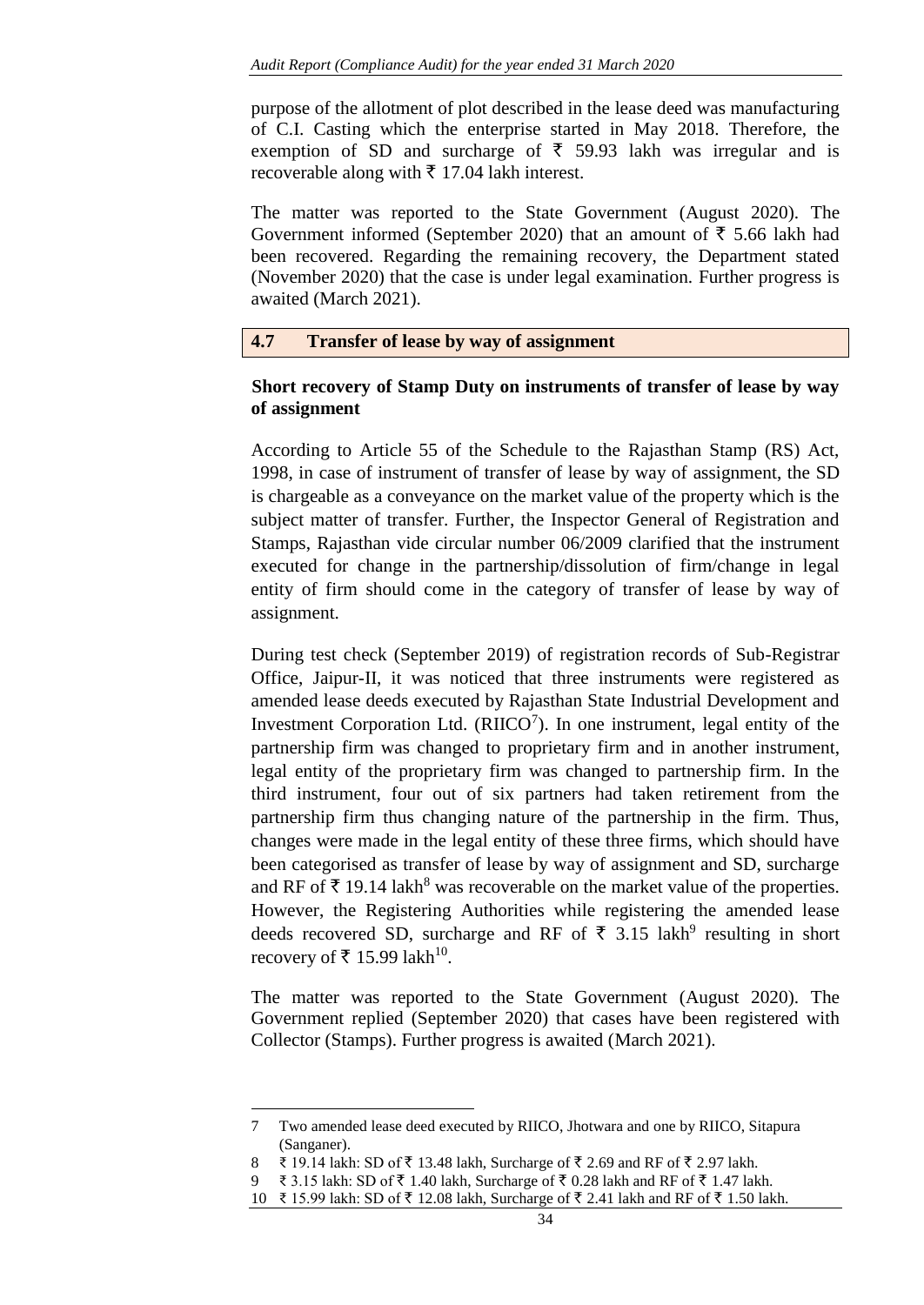## **4.8 Short levy of Stamp Duty on developer agreements**

#### **Short levy of Stamp Duty, Surcharge and Registration Fee on developer agreements executed between landowners and developers**

According to the provisions of Article 5 (bbbb) and 5 (e) of the Schedule to the RS Act, Stamp Duty (SD) was chargeable on an agreement or memorandum of agreement, if relating to giving authority or power to a promoter or a developer, by whatever name it may be called, for construction on, or development of any immovable property, at the rate of one *per cent* upto 25 March 2012, five *per cent* from 26 March 2012 to 5 March 2013 and one *per cent* from 6 March 2013 on the market value of the property. It was further revised from 14 July 2014 to one *per cent* on owner's share and two *per cent* on developer's share and reduced to one and half *per cent* on developer's share from 6 March 2018 on market value of land. Surcharge is chargeable on the SD at the rate of 10 *per cent* w.e.f. 9 March 2011 and at the rate of 20 *per cent* w.e.f. 8 March 2016. The Registration fee (RF) is chargeable at the rate of one *per cent* of the value or consideration subject to maximum rupees fifty thousand w.e.f. 9 April 2010. The maximum limit was removed w.e.f. 9 March 2015 but was again fixed as rupees three lakh w.e.f. 12 February 2018.

Scrutiny of records (between July 2019 and September 2019) for the year 2018-19 of five  $SR<sup>11</sup>$  offices, disclosed short levy of SD in seven documents of developer agreements executed between January 2011 and November 2018 (registered between April 2018 and March 2019) between land owners and developers. In one document registered with SR office, Neemrana (Alwar), the property was valued at ₹ 2.78 crore instead of the market value of ₹ 25.40 crore. In two documents of SR office, Ajmer-II and one document of SR office, Bhilwara-I, the land excluding space for amenities was considered for valuation instead of the total land contributed for development, though the space for amenities belonged to the developer exclusively. In another case of SR office, Bhilwara-I, the document was valued at prevailing DLC rate and SD at one *per cent* of that value was charged instead of one *per cent* on owner's share and two *per cent* on developer's share. In the case of SR office, Jodhpur-I, developer agreement executed between Jodhpur Development Authority and a developer was notarised on stamp paper of  $\bar{\tau}$  100 only instead of one *per cent* of market value of the property. In the remaining case of SR office, Jaipur-VII, developer agreement executed between land owners and a developer was notarised on stamp paper of ₹ 500 only instead of SD recoverable at the rate of one *per cent* of market value of the land on owners share and one and half *per cent* on developer's share.

In these seven developer agreements SD, surcharge and RF totaling ₹ 4.10 crore were to be levied. However, only  $\bar{\tau}$  0.78 crore was levied resulting in short recovery of ₹ 3.32 crore.

The matter was reported to the State Government (August 2020 and December 2020). The Government replied (December 2020) that cases have been registered with Collector (Stamps) in five instruments, recovery is pending in

<sup>11</sup> Ajmer-II, Bhilwara-I, Jaipur-VII, Jodhpur-I and Neemrana (Alwar).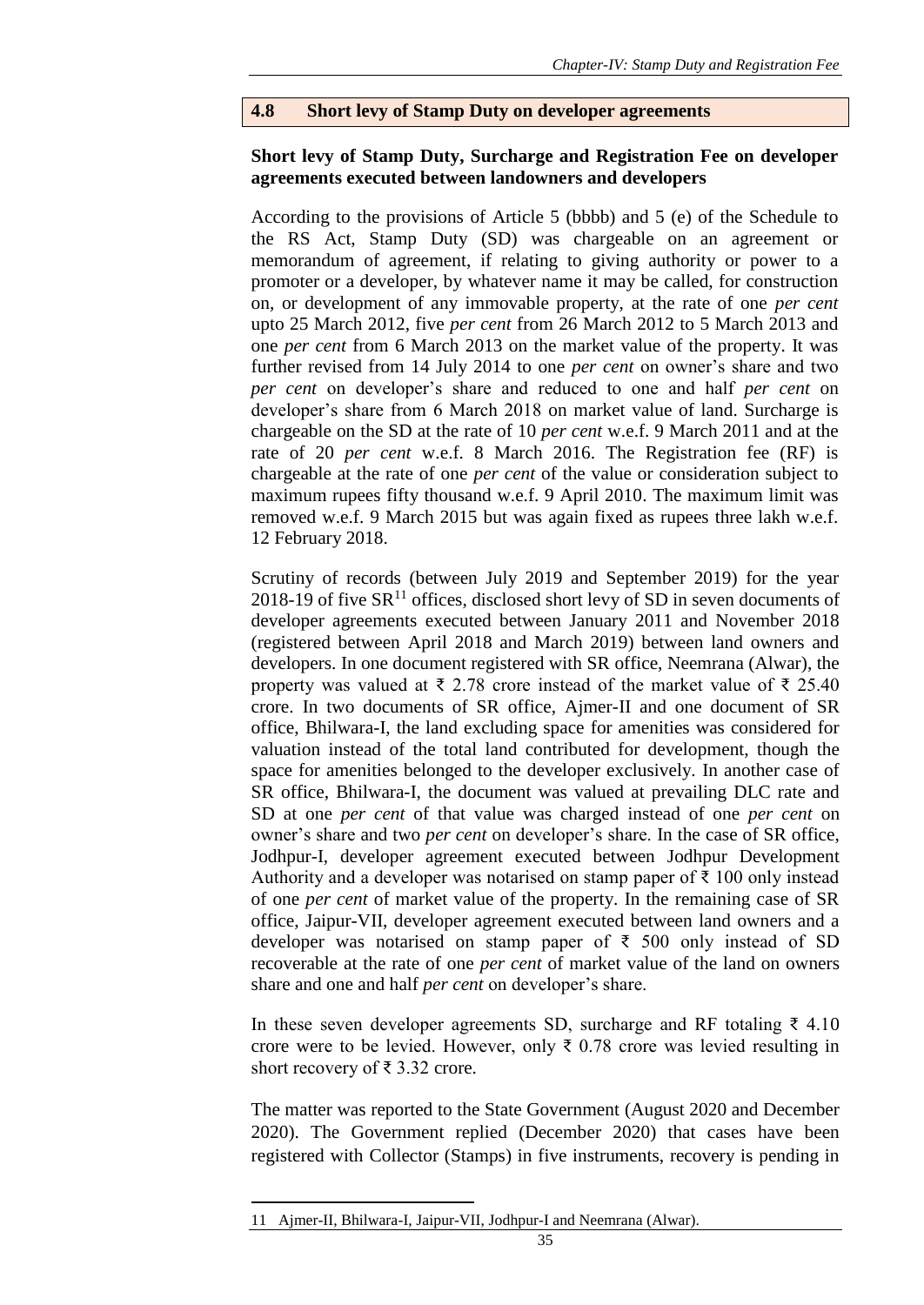one case and remaining case is under legal examination. Further progress is awaited (March 2021).

#### **4.9 Short levy of Stamp Duty on transfer of immovable properties**

# **Registering Authorities failed to levy and recover Stamp duty and Surcharge on the transfer of immovable properties**

According to the Section 37 of the Rajasthan Stamps (RS) Act, 1998 every person in-charge<sup>12</sup> of a public office before whom any instrument chargeable with SD is produced or such an instrument comes to his notice in performance of his functions, shall examine every such instrument, in order to ascertain whether it is stamped with a stamp of the value and description required by the law in force in the State when such instrument was executed or first executed. When such person, during the course of inspection or otherwise, detects from an instrument or copy that the instrument is not duly stamped, he shall make a reference to the Collector (Stamps) in that matter. The State Government has notified the offices of Registrar of Firm (RoF), Notary public and Sub- Registrar (SR) as public offices *vide* notification dated 16 December 1997.

## *4.9.1 Contribution of immovable properties to partnership firms*

According to Article 43 (1)(c) of the Schedule to the RS Act, in case of an instrument of partnership, where share contribution is brought in by way of immovable property, the SD shall be chargeable as on conveyance on the market value of such property.

*(i)* During test check (June 2019 and July 2019) of records of Office of the two Registrar of Firms<sup>13</sup> (RoF), it was noticed that four instruments relating to partnership were registered as partnership deeds between May 2014 and August 2017. Scrutiny of these deeds revealed that immovable properties valued at ₹ 3.68 crore owned by the individuals were transferred to partnership firms on which SD of  $\bar{\tau}$  18.43 lakh<sup>14</sup> was leviable. However, these were notarized in the office of Notary Public with stamps worth  $\bar{\tau}$  5,000<sup>15</sup> only. In these cases, the RoF and the Notary public neither impounded the instruments nor referred the same to Collector (Stamps) office which resulted in short levy of SD and surcharge of ₹ 18.38 lakh<sup>16</sup>.

The matter was reported to the State Government (August 2020). The Government replied (September 2020) that cases had been registered with Office of the Collector (Stamps) in two instruments and recovery is pending in two instruments. Further progress is awaited (March 2021).

1

<sup>12</sup> Means any officer whom the State Government notified as person incharge of a public office.

<sup>13</sup> RoF: Bharatpur (three cases) and Jodhpur (one case).

<sup>14 ₹ 18.43</sup> lakh: SD of ₹ 16.53 lakh and Surcharge of ₹ 1.90 lakh.

<sup>15 ₹ 5,000: ₹ 2,000</sup> each in two cases and ₹ 500 each in two cases.

<sup>16 ₹ 18.38</sup> lakh: SD of ₹ 16.48 lakh and Surcharge of ₹ 1.90 lakh.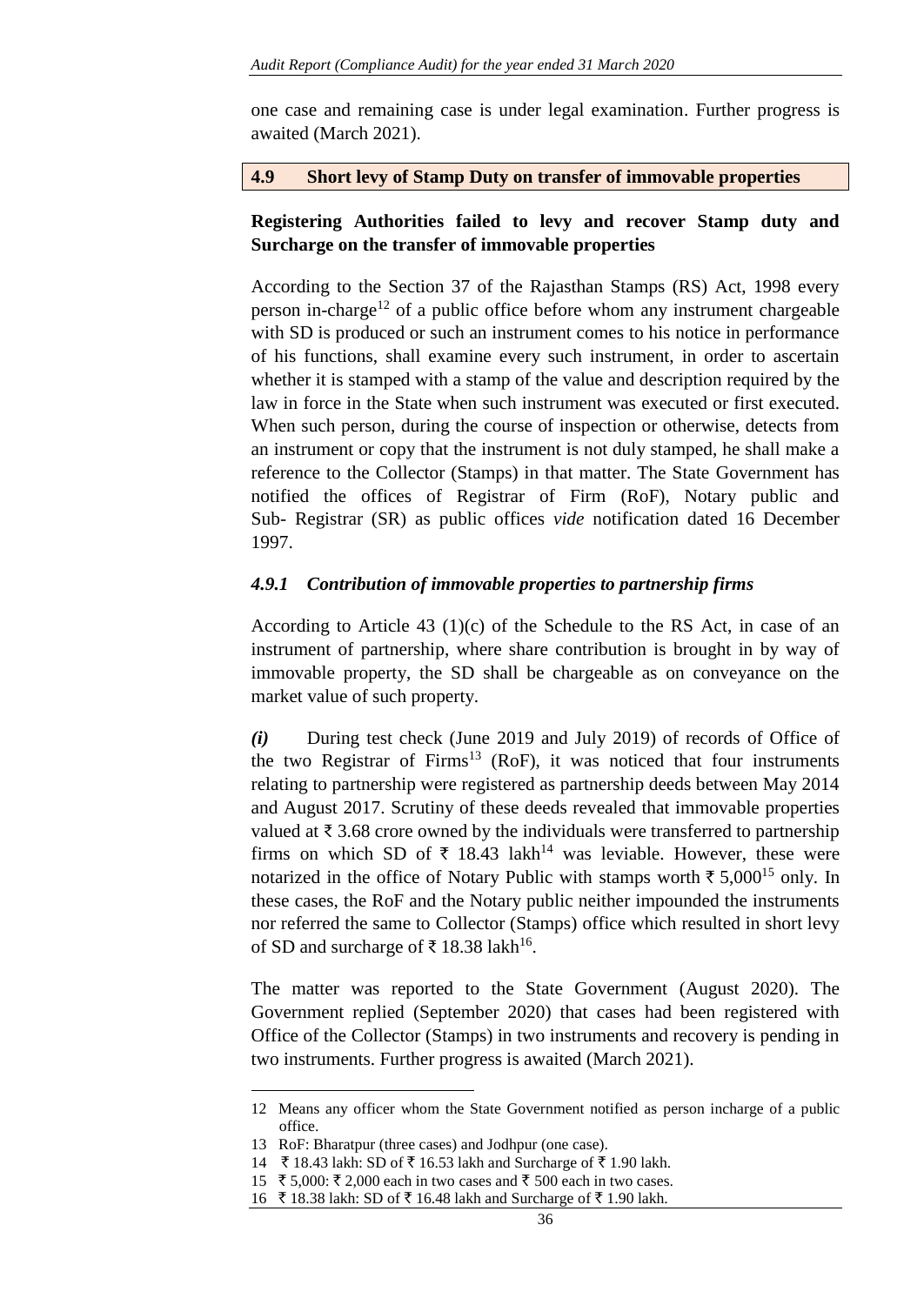*(ii)* During test check (June 2019) of records of Office of the Sub Registrar (SR), Sanganer-I for the period 2018-19, it was noticed that a sale deed was executed (June 2018) for a flat constructed upon a property between three partners of a partnership firm (seller) and a purchaser. Scrutiny of the sale deed revealed that individual *pattas* of these plots were issued by the Jaipur Development Authority in favour of these partners in July 2001. These partners then established a partnership firm in October 2013 and transferred the said property to the partnership firm due to which SD and surcharge of ₹ 16.41 lakh<sup>17</sup> were leviable on market value of the property of ₹ 2.98 crore<sup>18</sup> under Article *ibid*. However, the Registering Authority did not take this into account at the time of registration of the sale deed resulting in non-levy of SD and surcharge amounting to ₹ 16.41 lakh.

The matter was reported to the State Government (July 2020). The Government replied (September 2020) that the case had been registered with Office of the Collector (Stamps). Further progress is awaited (March 2021).

## *4.9.2 Transfer of immovable properties on retirement of partners (s)*

According to Article 43 (2)(a) of the Schedule to the RS Act, if on retirement of a partner any property is taken as his share by a partner other than a partner who brought in that property as his share of contribution in the partnership, the SD is chargeable as on conveyance on the market value of such property.

During test check (between June 2019 and December 2019) of records of Offices of the two  $SRs<sup>19</sup>$  and RoF, Bharatpur, it was noticed that four instruments relating to change in partnership due to retirement of partner(s) were registered (between January 2013 and July 2017) as partnership deeds/amended lease deeds. Scrutiny of these instruments revealed that immovable properties valued at ₹ 11.73 crore owned by the retiring partners were transferred to the existing/new partners of the partnership firms on which SD and surcharge of  $\bar{\xi}$  64.86 lakh<sup>20</sup> were leviable. However, these were notarized in the office of Notary Public on stamps worth ₹ 3,500<sup>21</sup> only. In these cases, the RoF, SRs and Notary public neither impounded the instruments nor referred the same to Collector (Stamps) which resulted in short levy of SD and surcharge of ₹64.83 lakh<sup>22</sup>.

The matter was reported to the State Government (August 2020). The Government replied (September 2020) that cases had been registered with Office of the Collector (Stamps) in two instruments and recovery is pending in two instruments. Further progress is awaited (March 2021).

<sup>17</sup> ₹ 16.41 lakh: SD of ₹ 14.92 lakh and Surcharge ₹ 1.49 lakh.

<sup>18</sup> ₹ 2.98 crore: 2132.23 square metre X 12720 per square metre as per prevalent DLC rate+ 10% extra (corner).

<sup>19</sup> SRs: Bilara (Jodhpur) and Jaipur-V.

<sup>20 ₹ 64.86</sup> lakh: SD of ₹ 58.64 lakh and Surcharge of ₹ 6.22 lakh.

<sup>21 ₹ 3,500: ₹ 2,000</sup> in one case and ₹ 500 each in three cases.

<sup>22 ₹ 64.83</sup> lakh: SD of ₹ 58.61 lakh and Surcharge of ₹ 6.22 lakh.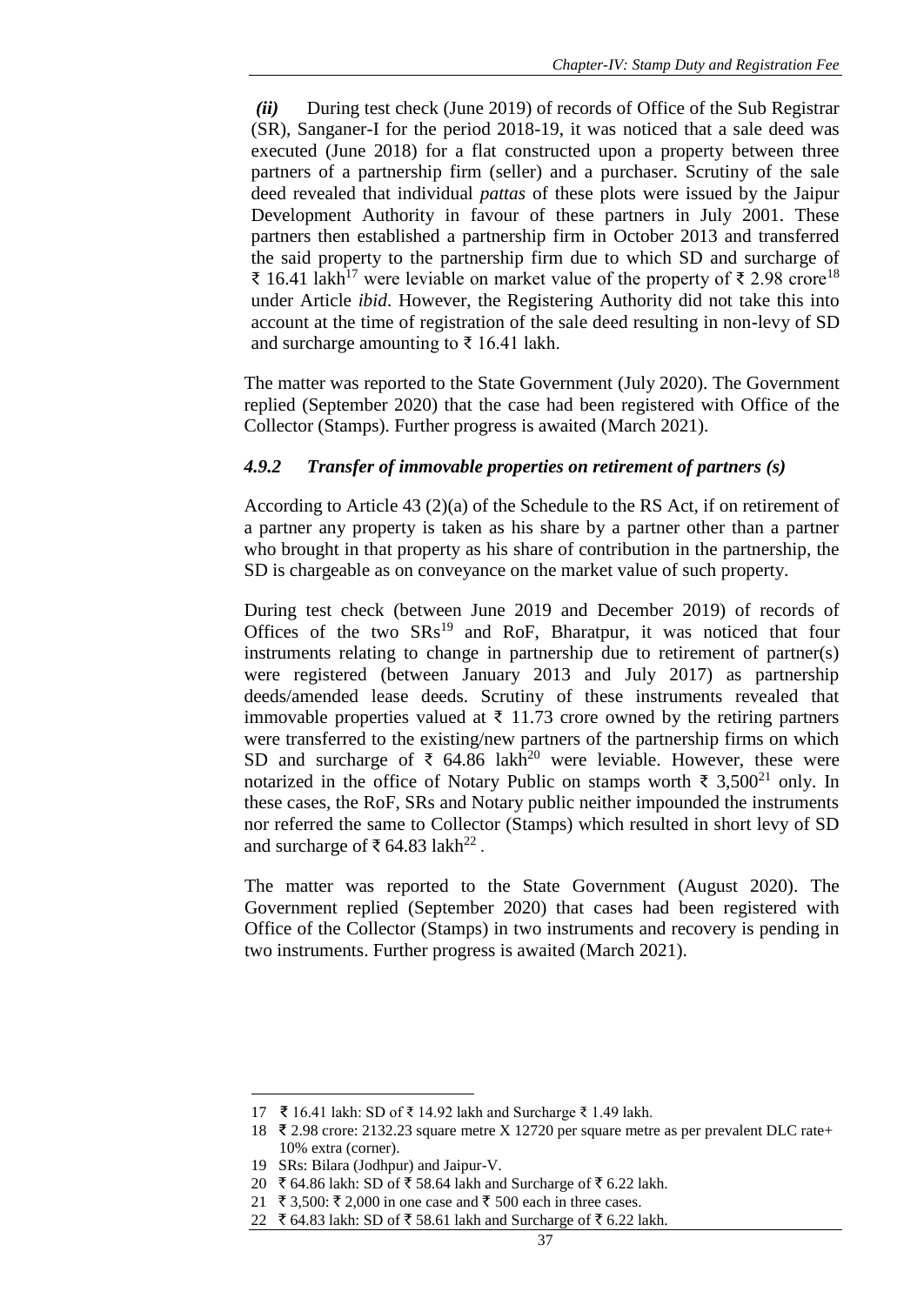#### **4.10 Amalgamation/reconstruction of companies**

## **Short levy of Stamp Duty, Surcharge and Registration Fee on amalgamation/ reconstruction of companies**

According to Article 21(iii) of the Schedule to the Rajasthan Stamp Act (RS) Act, 1998, an order under Section 394 of the Companies Act, 1956 in respect of amalgamation, demerger or reconstruction of a company is chargeable with Stamp Duty (SD). The State Government *vide* notification dated 14 July 2014 determined SD at the rate of two *per cent* on the proportion of the net worth equal to proportion of the value of immovable property situated in Rajasthan to the value of the entire immovable property of the transferor company. This SD is in addition to the SD paid on the instruments elsewhere.

Subsequently, the State Government amended (*vide* notification dated 08 March 2016) the provisions subject to a maximum of  $\bar{\tau}$  25 crore at the following rate:

*(i)* An amount equal to four *per cent* of the aggregate amount comprising the market value of shares issued or allotted or cancelled in exchange of or otherwise, or on the face value of such shares, whichever is higher and the amount of consideration, if any, paid for such amalgamation, demerger or reconstruction, or

*(ii)* An amount equal to four *per cent* of the market value of the immovable property situated in the State of Rajasthan of the transferor company, whichever is higher.

During test check (between June and July 2019) of the registration records of Office of the Sub-Registrar (SR), Bharatpur and Barmer for the year 2018-19, it was noticed that in SR, Bharatpur, a company with market value of ₹ 9.14 crore was reconstructed into subsidiary company for which an amended lease deed was registered (February 2016). However, the Registering Authority (RA), had charged SD, Surcharge and RF totaling  $\bar{\tau}$  3.02 lakh<sup>23</sup> while registering the amended lease deed instead of  $\bar{\tau}$  29.25 lakh<sup>24</sup> leviable on the market value of the property resulting in short levy of ₹ 26.23 lakh<sup>25</sup>.

Similarly, in Office of the SR, Barmer, two documents were registered (January 2019) as amended lease deeds. Scrutiny of documents revealed that five companies were amalgamated into one company vide order passed (July 2011) by the Hon'ble Bombay High court. One of the amalgamated companies had 111.4 *bigha* of agricultural land situated at village Adarsh Basti Vishala (District Barmer). The concerned RA charged SD, Surcharge and RF amounting to  $\bar{\xi}$  3.74 lakh<sup>26</sup> on the market value of the land ( $\bar{\xi}$  64.56 lakh) whereas  $\bar{\xi}$  25.38 lakh<sup>27</sup> was leviable on consideration value ( $\bar{\xi}$  4.66 crore<sup>28</sup>),

1

<sup>23 ₹ 3.02</sup> lakh: SD of ₹ 2.33 lakh, Surcharge of ₹ 0.23 lakh and RF of ₹ 0.46 lakh.

<sup>24 ₹</sup> 29.25 lakh: SD of ₹ 18.28 lakh, Surcharge of ₹1.83 lakh and RF of ₹ 9.14 lakh.

<sup>25 ₹ 26.23</sup> lakh: SD of ₹ 15.96 lakh, Surcharge of ₹ 1.59 lakh and RF of ₹ 8.68 lakh.

<sup>26 ₹ 3.74</sup> lakh: SD of ₹ 2.58 lakh, Surcharge of ₹ 0.51 lakh and RF of ₹ 0.65 lakh.

<sup>27 ₹ 25.38</sup> lakh: SD of ₹ 18.65 lakh, Surcharge of ₹ 3.73 lakh and RF of ₹ 3.00 lakh.

<sup>28</sup> ₹ 4.66 crore: Newly issued 9,94,987 equity shares of face value ₹ 10 each and 3,66,803 cancelled preference shares of face value ₹ 100 each.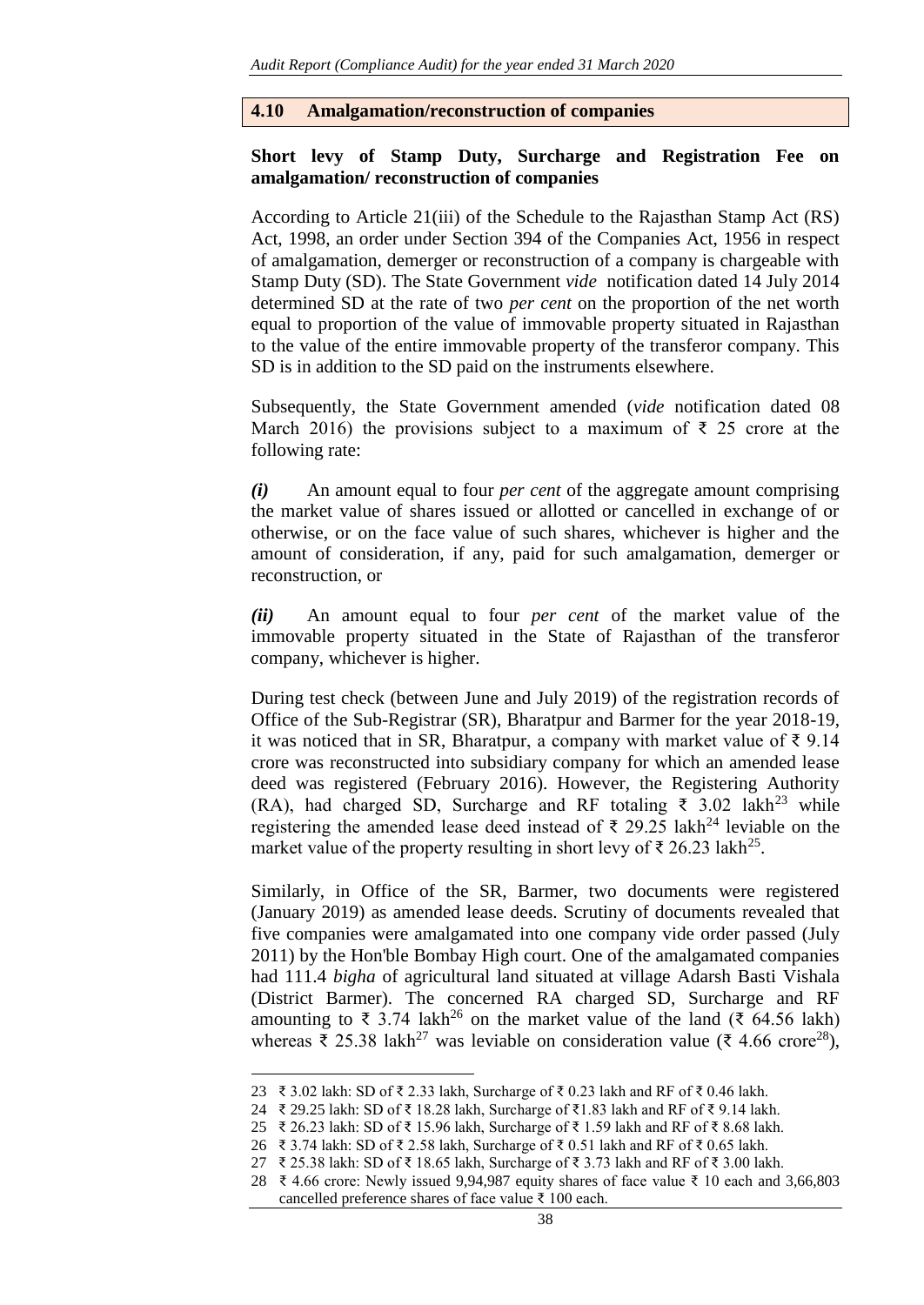being higher than the market value of the property, resulting in short levy of ₹  $21.64$  lakh<sup>29</sup>.

The matter was reported to the State Government (September 2020). The Government replied (October 2020) that in one instrument stay has been granted by Rajasthan High Court, Jaipur bench against recovery order passed by Office of the Collector (Stamps) and in another instrument a case has been registered with Office of the Collector (Stamps). Further progress is awaited (March 2021).

**4.11 Undervaluation of immovable properties**

#### **Undervaluation of immovable properties resulted in short levy of Stamp Duty, Surcharge and Registration Fee**

According to Article 21(i) of the Schedule to the Rajasthan Stamps Act, 1998,  $SD<sup>30</sup>$  on the instrument of conveyance relating to immovable property shall be levied on market value of the property. Rule 58 of the Rajasthan Stamps Rules, 2004 provides that the market value of the land shall be assessed on the basis of the rates recommended by the District Level Committee or the rates approved by State Government, whichever is higher. Surcharge is chargeable on the SD at the rate of 10 *per cent* with effect from 9 March 2011 and at the rate of 20 *per cent* with effect from 8 March 2016

The RF is chargeable at the rate of one *per cent* of the valuation with effect from 9 March 2015. The maximum limit of RF was fixed as rupees four lakh w.e.f. 8 March 2017, which was revised to rupees three lakh w.e.f. 12 February 2018.

During test check (between June 2019 and March 2020) of records at the offices of 13  $SRs<sup>31</sup>$ , it was noticed that 35 instruments were registered as sale deeds/lease deeds/developer agreements pertaining to agricultural/residential/ industrial/commercial/farm house land(s) during April 2015 to February 2019.

Scrutiny of these instruments revealed that the concerned Registration Authorities (RAs) had assessed the market value of these properties at  $\bar{\xi}$  145.08 crore instead of correct valuation of  $\bar{\xi}$  219.36 crore due to incorrect adoption of rates w.r.t. location of properties, area of properties, DLC rates/reserve price, calculation of incidental charges, *etc*. The RAs thus, levied SD, surcharge and RF of  $\bar{\tau}$  6.38 crore<sup>32</sup> instead of  $\bar{\tau}$  9.71 crore<sup>33</sup>, resulting in short levy of  $\bar{\tau}$  3.33 crore<sup>34</sup>.

1

<sup>29 ₹ 21.64</sup> lakh: SD of ₹ 16.07 lakh, Surcharge of ₹ 3.21 lakh and RF of ₹ 2.36 lakh.

<sup>30</sup> SD: At the rate of five *per cent* with effect from 8 July 2009.

<sup>31</sup> SR: Baran (one case), Bhiwadi (three cases), Chauth ka Barwada (Sawai Madhopur) (three cases), Hurda (Bhilwara) (nine cases), Jaipur-II (five cases), Jaipur-V (two cases), Jaisalmer (one case), Kelwada (Baran) (one case), Ratangarh (Churu) (two cases), Roopangarh (Ajmer) (one case), Shahbad (Baran) (one case), Talera (Bundi) (four cases) and Udaipur-I (two cases).

<sup>32 ₹ 6.38</sup> crore: SD of ₹ 4.90 crore, surcharge of ₹ 0.78 crore and RF of ₹ 0.70 crore.

<sup>33</sup>  $\overline{5}$  9.71 crore: SD of  $\overline{5}$  7.54 crore, surcharge of  $\overline{5}$  1.14 crore and RF of  $\overline{5}$  1.03.

<sup>34 ₹ 3.33</sup> crore: ₹ 9.71 crore (-) ₹ 6.38 crore.